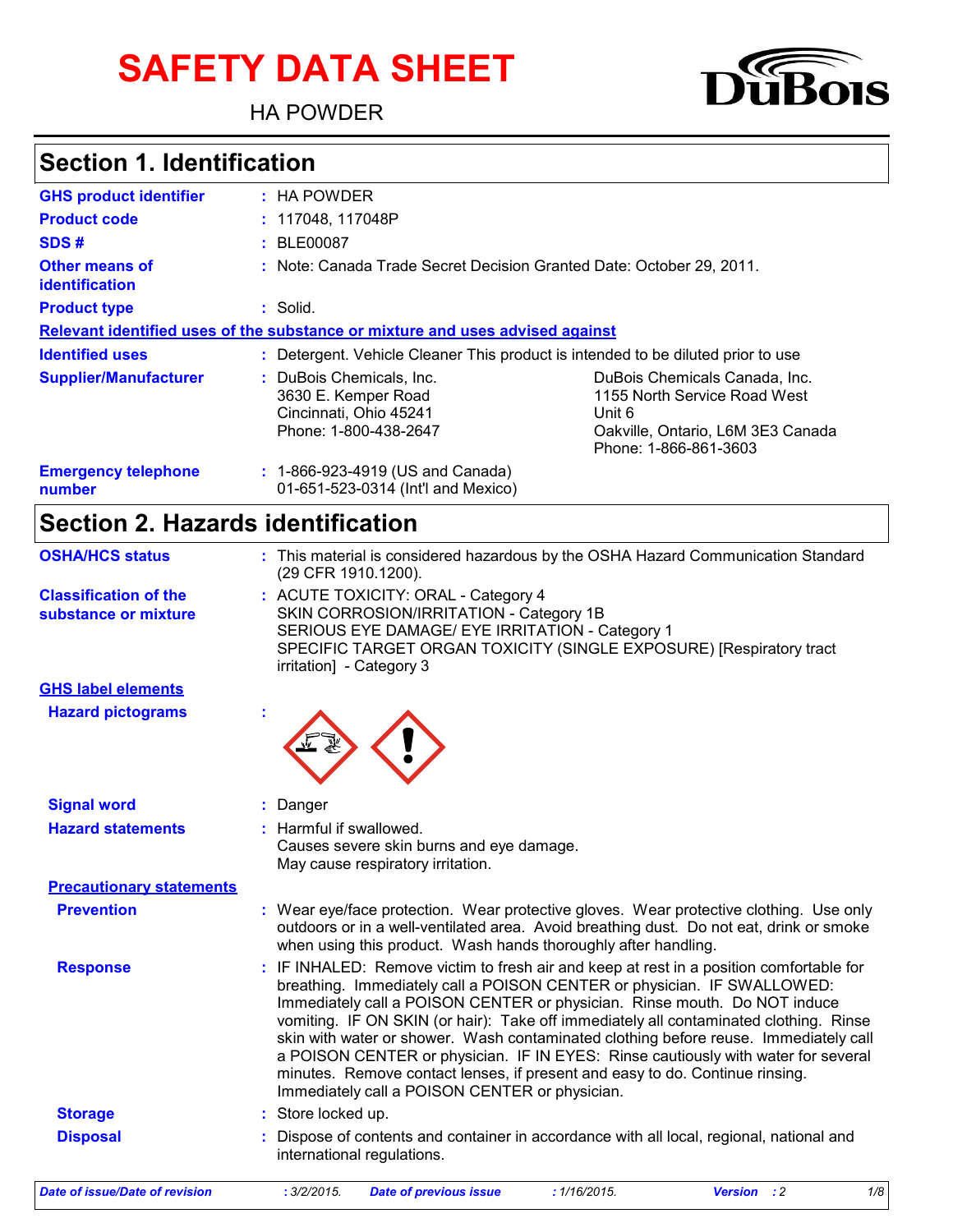## **Section 2. Hazards identification**

**Hazards not otherwise classified**

**:** None known.

## **Section 3. Composition/information on ingredients**

| <b>Ingredient name</b>          | $\frac{9}{6}$ | <b>CAS number</b> |
|---------------------------------|---------------|-------------------|
| pentasodium triphosphate        | $ 20 - 30 $   | 7758-29-4         |
| disodium metasilicate           | $10 - 20$     | 6834-92-0         |
| disodium tetraborate, anhydrous | $10 - 20$     | 1330-43-4         |
| sodium hydroxide                | $15 - 10$     | 1310-73-2         |

Any concentration shown as a range is to protect confidentiality or is due to batch variation.

**There are no additional ingredients present which, within the current knowledge of the supplier and in the concentrations applicable, are classified as hazardous to health or the environment and hence require reporting in this section.**

**Occupational exposure limits, if available, are listed in Section 8.**

#### **Section 4. First aid measures**

#### **Description of necessary first aid measures**

| <b>Eye contact</b>                                 | : Get medical attention immediately. Call a poison center or physician. Immediately flush<br>eyes with plenty of water, occasionally lifting the upper and lower eyelids. Check for and<br>remove any contact lenses. Continue to rinse for at least 10 minutes. Chemical burns<br>must be treated promptly by a physician.                                                                                                                                                                                                                                                                                                                                                                                                                                                                                                                                                         |
|----------------------------------------------------|-------------------------------------------------------------------------------------------------------------------------------------------------------------------------------------------------------------------------------------------------------------------------------------------------------------------------------------------------------------------------------------------------------------------------------------------------------------------------------------------------------------------------------------------------------------------------------------------------------------------------------------------------------------------------------------------------------------------------------------------------------------------------------------------------------------------------------------------------------------------------------------|
| <b>Inhalation</b>                                  | : Get medical attention immediately. Call a poison center or physician. Remove victim to<br>fresh air and keep at rest in a position comfortable for breathing. If it is suspected that<br>fumes are still present, the rescuer should wear an appropriate mask or self-contained<br>breathing apparatus. If not breathing, if breathing is irregular or if respiratory arrest<br>occurs, provide artificial respiration or oxygen by trained personnel. It may be<br>dangerous to the person providing aid to give mouth-to-mouth resuscitation. If<br>unconscious, place in recovery position and get medical attention immediately. Maintain<br>an open airway. Loosen tight clothing such as a collar, tie, belt or waistband.                                                                                                                                                  |
| <b>Skin contact</b>                                | : Get medical attention immediately. Call a poison center or physician. Flush<br>contaminated skin with plenty of water. Remove contaminated clothing and shoes.<br>Wash contaminated clothing thoroughly with water before removing it, or wear gloves.<br>Continue to rinse for at least 10 minutes. Chemical burns must be treated promptly by a<br>physician. Wash clothing before reuse. Clean shoes thoroughly before reuse.                                                                                                                                                                                                                                                                                                                                                                                                                                                  |
| <b>Ingestion</b>                                   | : Get medical attention immediately. Call a poison center or physician. Wash out mouth<br>with water. Remove dentures if any. Remove victim to fresh air and keep at rest in a<br>position comfortable for breathing. If material has been swallowed and the exposed<br>person is conscious, give small quantities of water to drink. Stop if the exposed person<br>feels sick as vomiting may be dangerous. Do not induce vomiting unless directed to do<br>so by medical personnel. If vomiting occurs, the head should be kept low so that vomit<br>does not enter the lungs. Chemical burns must be treated promptly by a physician.<br>Never give anything by mouth to an unconscious person. If unconscious, place in<br>recovery position and get medical attention immediately. Maintain an open airway.<br>Loosen tight clothing such as a collar, tie, belt or waistband. |
| Most important symptoms/effects, acute and delayed |                                                                                                                                                                                                                                                                                                                                                                                                                                                                                                                                                                                                                                                                                                                                                                                                                                                                                     |
| <b>Potential acute health effects</b>              |                                                                                                                                                                                                                                                                                                                                                                                                                                                                                                                                                                                                                                                                                                                                                                                                                                                                                     |
| <b>Eye contact</b>                                 | : Causes serious eye damage.                                                                                                                                                                                                                                                                                                                                                                                                                                                                                                                                                                                                                                                                                                                                                                                                                                                        |
| <b>Inhalation</b>                                  | : May cause respiratory irritation.                                                                                                                                                                                                                                                                                                                                                                                                                                                                                                                                                                                                                                                                                                                                                                                                                                                 |
| <b>Skin contact</b>                                | : Causes severe burns.                                                                                                                                                                                                                                                                                                                                                                                                                                                                                                                                                                                                                                                                                                                                                                                                                                                              |
| <b>Ingestion</b>                                   | : Harmful if swallowed. May cause burns to mouth, throat and stomach.                                                                                                                                                                                                                                                                                                                                                                                                                                                                                                                                                                                                                                                                                                                                                                                                               |

**Over-exposure signs/symptoms**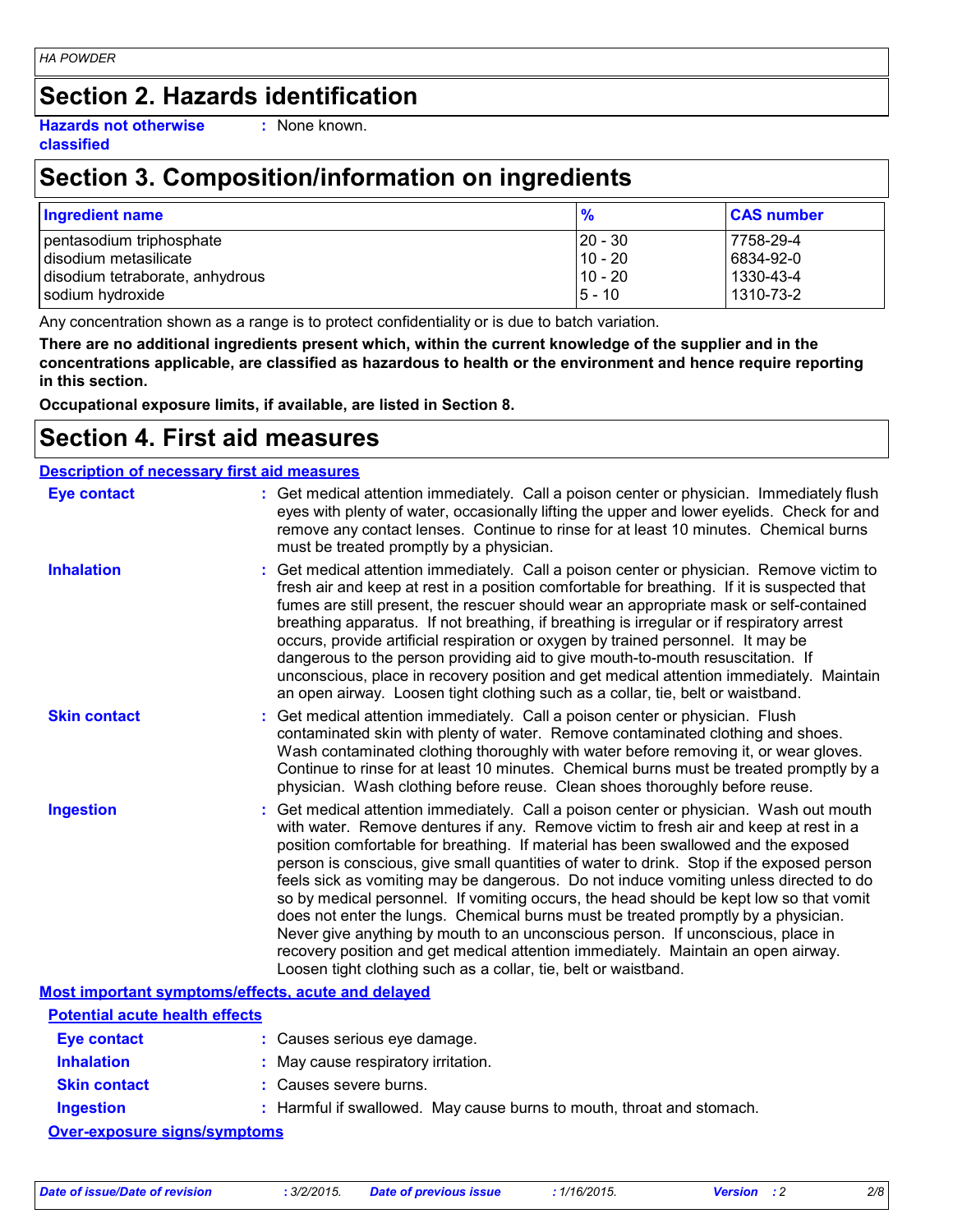## **Section 4. First aid measures**

| Eye contact                                | : Adverse symptoms may include the following:<br>pain<br>watering<br>redness                                                   |
|--------------------------------------------|--------------------------------------------------------------------------------------------------------------------------------|
| <b>Inhalation</b>                          | : Adverse symptoms may include the following:<br>respiratory tract irritation<br>coughing                                      |
| <b>Skin contact</b>                        | : Adverse symptoms may include the following:<br>pain or irritation<br>redness<br>blistering may occur                         |
| <b>Ingestion</b>                           | : Adverse symptoms may include the following:<br>stomach pains                                                                 |
|                                            | Indication of immediate medical attention and special treatment needed, if necessary                                           |
| <b>Notes to physician</b>                  | : Treat symptomatically. Contact poison treatment specialist immediately if large<br>quantities have been ingested or inhaled. |
| <b>Specific treatments</b>                 | : No specific treatment.                                                                                                       |
| See toxicological information (Section 11) |                                                                                                                                |

## **Section 5. Fire-fighting measures**

| <b>Extinguishing media</b>                               |                                                                                                                                                                          |
|----------------------------------------------------------|--------------------------------------------------------------------------------------------------------------------------------------------------------------------------|
| <b>Suitable extinguishing</b><br>media                   | : Use an extinguishing agent suitable for the surrounding fire.                                                                                                          |
| <b>Unsuitable extinguishing</b><br>media                 | : None known.                                                                                                                                                            |
| <b>Specific hazards arising</b><br>from the chemical     | : No specific fire or explosion hazard.                                                                                                                                  |
| <b>Hazardous thermal</b><br>decomposition products       | Decomposition products may include the following materials:<br>carbon dioxide<br>carbon monoxide<br>sulfur oxides<br>phosphorus oxides<br>metal oxide/oxides             |
| <b>Special protective</b><br>equipment for fire-fighters | : Fire-fighters should wear appropriate protective equipment and self-contained breathing<br>apparatus (SCBA) with a full face-piece operated in positive pressure mode. |

## **Section 6. Accidental release measures**

| <b>Personal precautions</b>      | : No action shall be taken involving any personal risk or without suitable training.<br>Evacuate surrounding areas. Keep unnecessary and unprotected personnel from<br>entering. Do not touch or walk through spilled material. Provide adequate ventilation.<br>Wear appropriate respirator when ventilation is inadequate. Put on appropriate<br>personal protective equipment. |
|----------------------------------|-----------------------------------------------------------------------------------------------------------------------------------------------------------------------------------------------------------------------------------------------------------------------------------------------------------------------------------------------------------------------------------|
| <b>Environmental precautions</b> | : Avoid dispersal of spilled material and runoff and contact with soil, waterways, drains<br>and sewers. Inform the relevant authorities if the product has caused environmental<br>pollution (sewers, waterways, soil or air).                                                                                                                                                   |
| <b>Methods for cleaning up</b>   |                                                                                                                                                                                                                                                                                                                                                                                   |
| <b>Small spill</b>               | : Move containers from spill area. Avoid dust generation. Using a vacuum with HEPA<br>filter will reduce dust dispersal. Place spilled material in a designated, labeled waste<br>container. Dispose of via a licensed waste disposal contractor.                                                                                                                                 |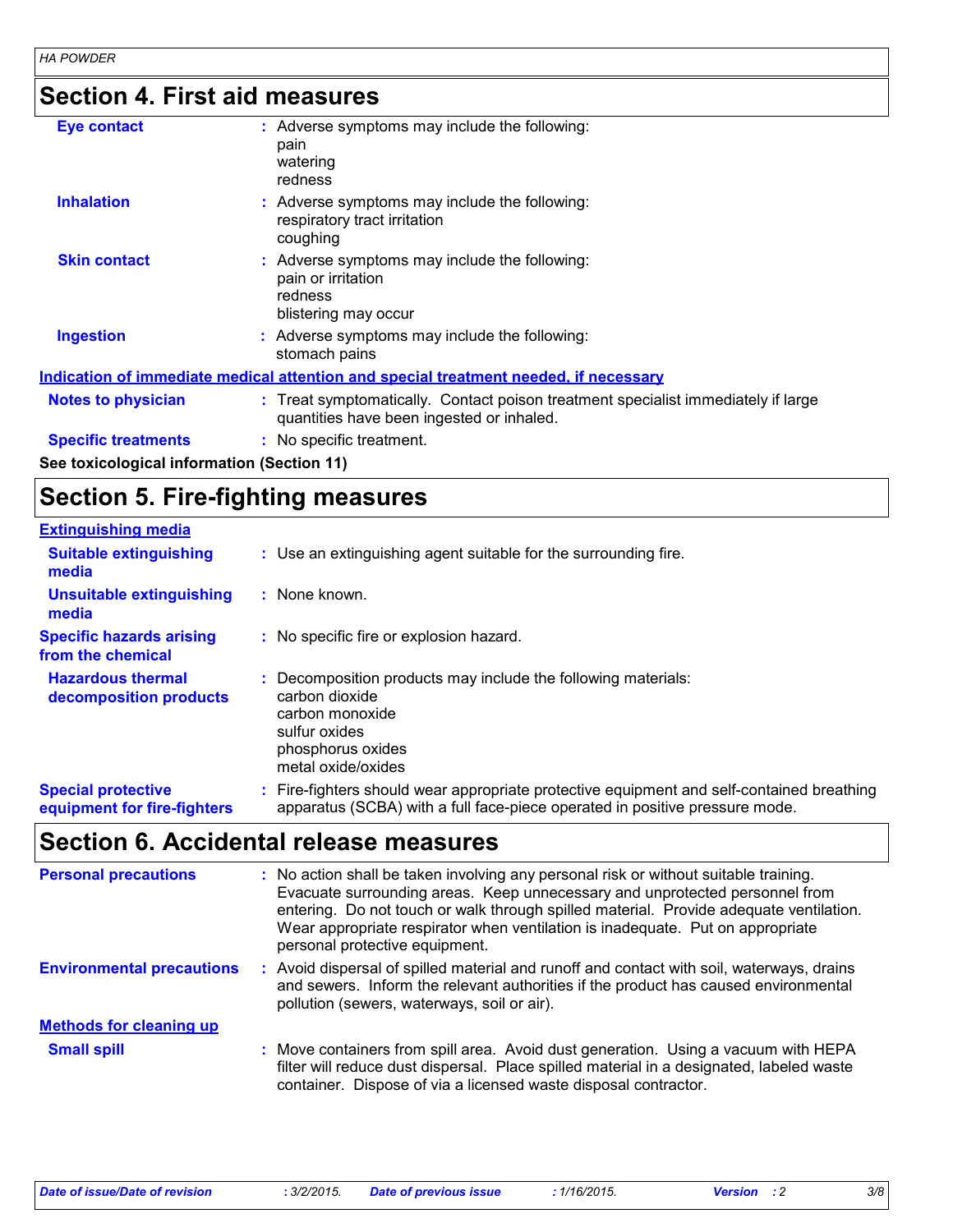#### **Section 6. Accidental release measures**

#### **Large spill :**

Move containers from spill area. Approach release from upwind. Prevent entry into sewers, water courses, basements or confined areas. Avoid dust generation. Do not dry sweep. Vacuum dust with equipment fitted with a HEPA filter and place in a closed, labeled waste container. Dispose of via a licensed waste disposal contractor. Note: see Section 1 for emergency contact information and Section 13 for waste disposal.

#### **Section 7. Handling and storage**

**Handling** entries a metal on appropriate personal protective equipment (see Section 8). Do not get in eyes or and on skin or clothing. Do not ingest. Use only with adequate ventilation. Wear appropriate respirator when ventilation is inadequate. Keep in the original container or an approved alternative made from a compatible material, kept tightly closed when not in use. Empty containers retain product residue and can be hazardous. Do not reuse container.

#### **Storage** Store in accordance with local regulations. Store in original container protected from direct sunlight in a dry, cool and well-ventilated area, away from incompatible materials (see Section 10) and food and drink. Store locked up. Keep container tightly closed and sealed until ready for use. Containers that have been opened must be carefully resealed and kept upright to prevent leakage. Do not store in unlabeled containers. Use appropriate containment to avoid environmental contamination.

#### **Section 8. Exposure controls/personal protection**

#### **Control parameters**

**Occupational exposure limits**

| <b>Ingredient name</b>             | CAS#       | <b>ACGIH</b>                                                                                                                                                                                                                                                                                                                                                                                      | <b>OSHA</b>                      | <b>Mexico</b>                             |
|------------------------------------|------------|---------------------------------------------------------------------------------------------------------------------------------------------------------------------------------------------------------------------------------------------------------------------------------------------------------------------------------------------------------------------------------------------------|----------------------------------|-------------------------------------------|
| disodium tetraborate,<br>anhydrous | 1330-43-4  | TWA: $2 \text{ mg/m}^3$ 8 hours.<br>Form: Inhalable fraction<br>STEL: 6 mg/m <sup>3</sup> 15<br>minutes. Form:<br>Inhalable fraction                                                                                                                                                                                                                                                              |                                  | LMPE-PPT: 1 mg/m <sup>3</sup> 8<br>hours. |
| sodium hydroxide                   | 1310-73-2  | C: $2 \text{ mg/m}^3$                                                                                                                                                                                                                                                                                                                                                                             | TWA: $2 \text{ mg/m}^3$ 8 hours. | LMPE-Pico: $2 \text{ mg/m}^3$             |
| <b>Engineering measures</b>        | limits.    | : Use only with adequate ventilation. If user operations generate dust, fumes, gas, vapor<br>or mist, use process enclosures, local exhaust ventilation or other engineering controls<br>to keep worker exposure to airborne contaminants below any recommended or statutory                                                                                                                      |                                  |                                           |
| <b>Hygiene measures</b>            |            | : Wash hands, forearms and face thoroughly after handling chemical products, before<br>eating, smoking and using the lavatory and at the end of the working period.<br>Appropriate techniques should be used to remove potentially contaminated clothing.<br>Wash contaminated clothing before reusing. Ensure that eyewash stations and safety<br>showers are close to the workstation location. |                                  |                                           |
| <b>Personal protection</b>         |            |                                                                                                                                                                                                                                                                                                                                                                                                   |                                  |                                           |
| <b>Respiratory</b>                 |            | : Use a properly fitted, particulate filter respirator complying with an approved standard if<br>a risk assessment indicates this is necessary. Respirator selection must be based on<br>known or anticipated exposure levels, the hazards of the product and the safe working<br>limits of the selected respirator.                                                                              |                                  |                                           |
| <b>Hands</b>                       | necessary. | Chemical-resistant, impervious gloves complying with an approved standard should be<br>worn at all times when handling chemical products if a risk assessment indicates this is                                                                                                                                                                                                                   |                                  |                                           |
| <b>Eyes</b>                        |            | Safety eyewear complying with an approved standard should be used when a risk<br>assessment indicates this is necessary to avoid exposure to liquid splashes, mists,<br>gases or dusts. Recommended: splash goggles                                                                                                                                                                               |                                  |                                           |
| <b>Skin</b>                        |            | Personal protective equipment for the body should be selected based on the task being<br>performed and the risks involved and should be approved by a specialist before<br>handling this product.                                                                                                                                                                                                 |                                  |                                           |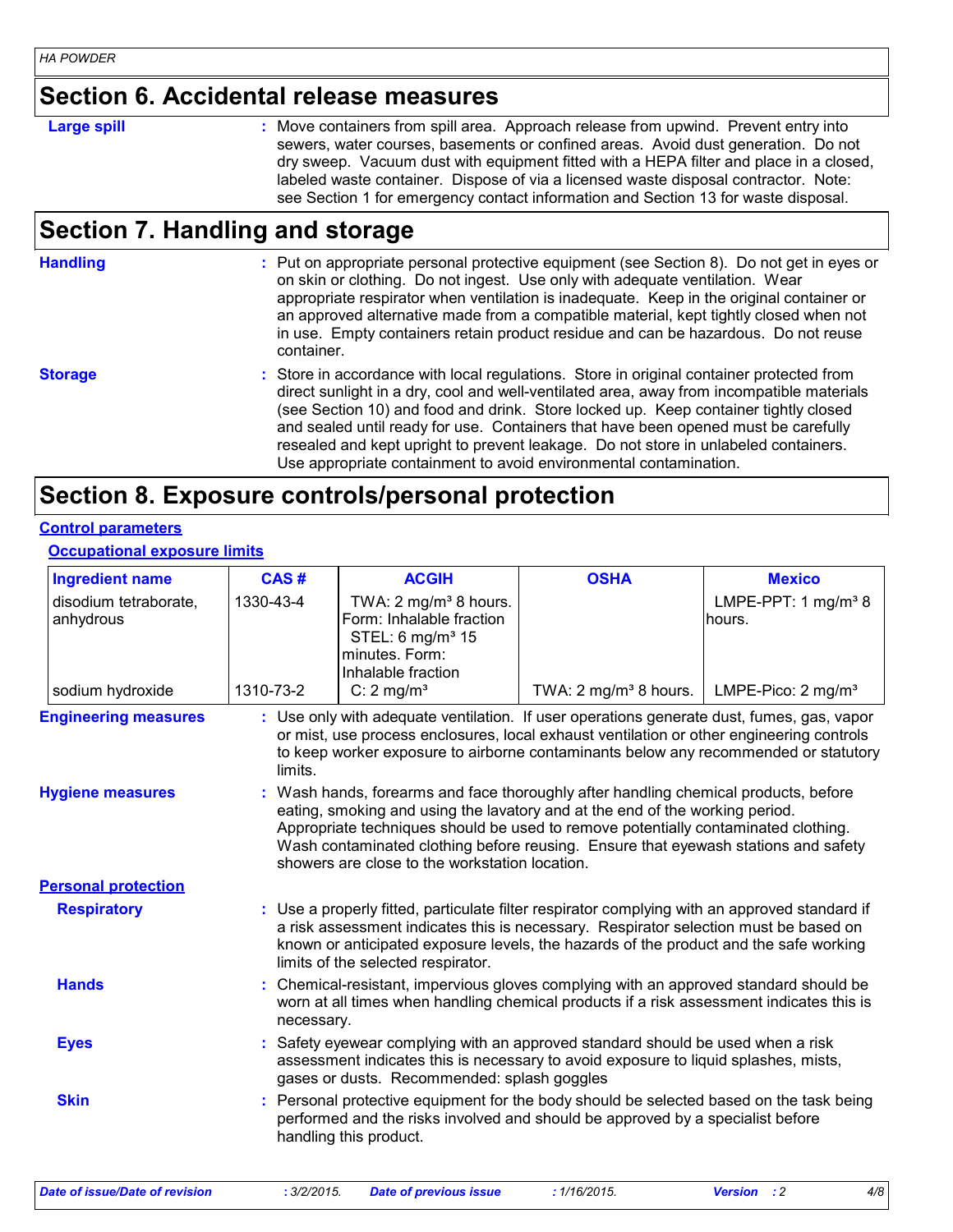## **Section 8. Exposure controls/personal protection**

**Environmental exposure controls**

**:** Emissions from ventilation or work process equipment should be checked to ensure they comply with the requirements of environmental protection legislation. In some cases, fume scrubbers, filters or engineering modifications to the process equipment will be necessary to reduce emissions to acceptable levels.

**Personal protective equipment (Pictograms)**



## **Section 9. Physical and chemical properties**

**:**

#### **Appearance**

| <b>Physical state</b>                             | $:$ Solid.                                                           |
|---------------------------------------------------|----------------------------------------------------------------------|
| Color                                             | White.                                                               |
| Odor                                              | Faint odor, Alkaline.                                                |
| <b>Odor threshold</b>                             | Not available.                                                       |
| pH                                                | Not applicable.                                                      |
| <b>Melting point</b>                              | Not available.                                                       |
| <b>Boiling point</b>                              | Not available.                                                       |
| <b>Flash point</b>                                | Closed cup: Not applicable. [Product does not sustain combustion.]   |
| <b>Burning time</b>                               | Not available.                                                       |
| <b>Burning rate</b>                               | Not available.                                                       |
| <b>Evaporation rate</b>                           | : Not available.                                                     |
| <b>Flammability (solid, gas)</b>                  | : Not available.                                                     |
| Lower and upper explosive<br>(flammable) limits   | : Not available.                                                     |
| <b>Vapor pressure</b>                             | Not available.                                                       |
| <b>Vapor density</b>                              | : Not available.                                                     |
| <b>Relative density</b>                           | 1.05                                                                 |
| <b>Solubility</b>                                 | Easily soluble in the following materials: cold water and hot water. |
| <b>Solubility in water</b>                        | Not available.                                                       |
| <b>Partition coefficient: n-</b><br>octanol/water | : Not available.                                                     |
| <b>Auto-ignition temperature</b>                  | : Not available.                                                     |
| <b>Decomposition temperature</b>                  | : Not available.                                                     |
| <b>Viscosity</b>                                  | Not available.                                                       |
| <b>Elemental Phosphorus</b>                       | 6.3%                                                                 |
| <b>VOC content</b>                                | 0 % [CARB - Consumer products]                                       |

#### **Section 10. Stability and reactivity**

| <b>Reactivity</b>                                   |                          | : No specific test data related to reactivity available for this product or its ingredients. |              |                    |     |
|-----------------------------------------------------|--------------------------|----------------------------------------------------------------------------------------------|--------------|--------------------|-----|
| <b>Chemical stability</b>                           | : The product is stable. |                                                                                              |              |                    |     |
| <b>Possibility of hazardous</b><br><b>reactions</b> |                          | : Under normal conditions of storage and use, hazardous reactions will not occur.            |              |                    |     |
| <b>Conditions to avoid</b>                          | : No specific data.      |                                                                                              |              |                    |     |
| <b>Incompatible materials</b>                       | $:$ Not available.       |                                                                                              |              |                    |     |
| <b>Hazardous decomposition</b><br>products          | not be produced.         | : Under normal conditions of storage and use, hazardous decomposition products should        |              |                    |     |
| <b>Date of issue/Date of revision</b>               | : 3/2/2015               | <b>Date of previous issue</b>                                                                | : 1/16/2015. | <b>Version</b> : 2 | 5/8 |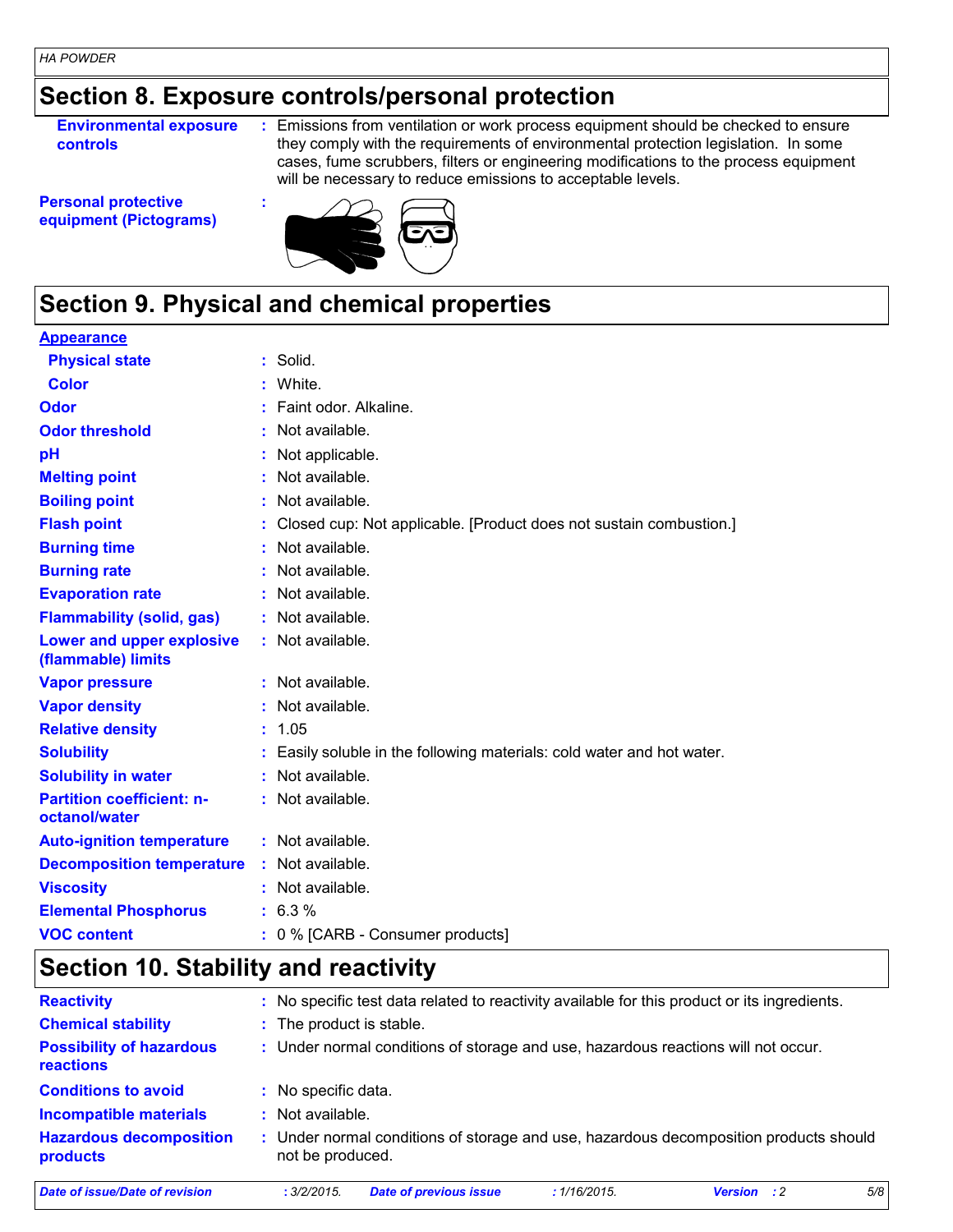## **Section 10. Stability and reactivity**

**Storage :** Store in accordance with local regulations. Store in original container protected from direct sunlight in a dry, cool and well-ventilated area, away from incompatible materials (see Section 10) and food and drink. Store locked up. Keep container tightly closed and sealed until ready for use. Containers that have been opened must be carefully resealed and kept upright to prevent leakage. Do not store in unlabeled containers. Use appropriate containment to avoid environmental contamination.

## **Section 11. Toxicological information**

#### **Information on toxicological effects**

#### **Carcinogenicity**

| <b>Classification</b> |  |
|-----------------------|--|
|-----------------------|--|

| <b>Product/ingredient name</b>                                                           | <b>ACGIH</b>                                                                                                                                                                                                                                                                    | <b>IARC</b>                   | <b>EPA</b>   | <b>NIOSH</b> | <b>NTP</b>  | <b>OSHA</b> |
|------------------------------------------------------------------------------------------|---------------------------------------------------------------------------------------------------------------------------------------------------------------------------------------------------------------------------------------------------------------------------------|-------------------------------|--------------|--------------|-------------|-------------|
| disodium tetraborate,<br>anhydrous                                                       | A4                                                                                                                                                                                                                                                                              |                               |              |              |             |             |
| <b>Information on the likely</b><br>routes of exposure                                   | Dermal contact. Eye contact. Inhalation.                                                                                                                                                                                                                                        |                               |              |              |             |             |
| <b>Potential acute health effects</b>                                                    |                                                                                                                                                                                                                                                                                 |                               |              |              |             |             |
| <b>Eye contact</b>                                                                       | : Causes serious eye damage.                                                                                                                                                                                                                                                    |                               |              |              |             |             |
| <b>Inhalation</b>                                                                        | May cause respiratory irritation.                                                                                                                                                                                                                                               |                               |              |              |             |             |
| <b>Skin contact</b>                                                                      | : Causes severe burns.                                                                                                                                                                                                                                                          |                               |              |              |             |             |
| <b>Ingestion</b>                                                                         | : Harmful if swallowed. May cause burns to mouth, throat and stomach.                                                                                                                                                                                                           |                               |              |              |             |             |
| <b>Symptoms related to the physical, chemical and toxicological characteristics</b>      |                                                                                                                                                                                                                                                                                 |                               |              |              |             |             |
| <b>Eye contact</b>                                                                       | : Adverse symptoms may include the following:<br>pain<br>watering<br>redness                                                                                                                                                                                                    |                               |              |              |             |             |
| <b>Inhalation</b>                                                                        | Adverse symptoms may include the following:<br>respiratory tract irritation<br>coughing                                                                                                                                                                                         |                               |              |              |             |             |
| <b>Skin contact</b>                                                                      | Adverse symptoms may include the following:<br>pain or irritation<br>redness<br>blistering may occur                                                                                                                                                                            |                               |              |              |             |             |
| <b>Ingestion</b>                                                                         | Adverse symptoms may include the following:<br>stomach pains                                                                                                                                                                                                                    |                               |              |              |             |             |
| Delayed and immediate effects and also chronic effects from short and long term exposure |                                                                                                                                                                                                                                                                                 |                               |              |              |             |             |
| <b>Short term exposure</b>                                                               |                                                                                                                                                                                                                                                                                 |                               |              |              |             |             |
| <b>Potential immediate</b><br>effects                                                    | : Not available.                                                                                                                                                                                                                                                                |                               |              |              |             |             |
| <b>Potential delayed effects</b>                                                         | : Not available.                                                                                                                                                                                                                                                                |                               |              |              |             |             |
| <b>Long term exposure</b>                                                                |                                                                                                                                                                                                                                                                                 |                               |              |              |             |             |
| <b>Potential immediate</b><br>effects                                                    | : Not available.                                                                                                                                                                                                                                                                |                               |              |              |             |             |
| <b>Potential delayed effects</b>                                                         | : Not available.                                                                                                                                                                                                                                                                |                               |              |              |             |             |
| <b>Potential chronic health effects</b>                                                  |                                                                                                                                                                                                                                                                                 |                               |              |              |             |             |
| Not available.                                                                           |                                                                                                                                                                                                                                                                                 |                               |              |              |             |             |
| <b>Conclusion/Summary</b>                                                                | : Animal ingestion studies in several species, at high doses, indicate that boric acid and<br>certain inorganic borates can cause reproductive and developmental effects. A human<br>study of occupational exposure to borate dust showed no adverse effect on<br>reproduction. |                               |              |              |             |             |
| <b>Date of issue/Date of revision</b>                                                    | : 3/2/2015.                                                                                                                                                                                                                                                                     | <b>Date of previous issue</b> | : 1/16/2015. |              | Version : 2 | 6/8         |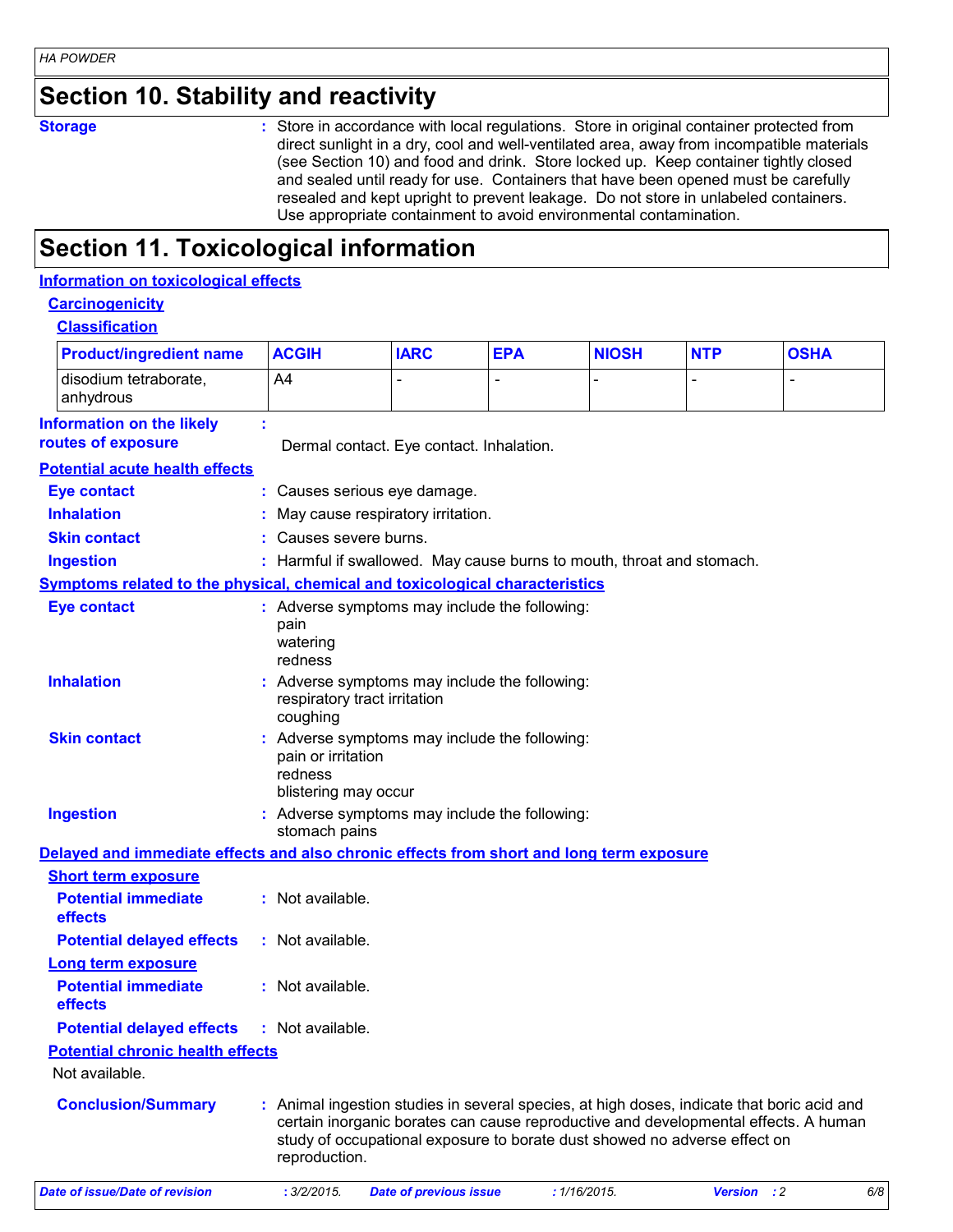#### *HA POWDER*

#### **Section 11. Toxicological information**

| <b>General</b>                        | : No known significant effects or critical hazards. |
|---------------------------------------|-----------------------------------------------------|
| <b>Carcinogenicity</b>                | : No known significant effects or critical hazards. |
| <b>Mutagenicity</b>                   | : No known significant effects or critical hazards. |
| <b>Teratogenicity</b>                 | : No known significant effects or critical hazards. |
| <b>Developmental effects</b>          | : No known significant effects or critical hazards. |
| <b>Fertility effects</b>              | : No known significant effects or critical hazards. |
| <b>Numerical measures of toxicity</b> |                                                     |

#### **Acute toxicity estimates**

| <b>Route</b> | <b>ATE</b> value |
|--------------|------------------|
| Oral         | 1847.8 mg/kg     |
| Dermal       | 13888.9 mg/kg    |

## **Section 12. Ecological information**

#### **Ecotoxicity :**

: Not available.

**Aquatic ecotoxicity**

Not available.

#### **Section 13. Disposal considerations**

| <b>Waste disposal</b>      | : The generation of waste should be avoided or minimized wherever possible. Empty<br>containers or liners may retain some product residues. This material and its container<br>must be disposed of in a safe way. Dispose of surplus and non-recyclable products via<br>a licensed waste disposal contractor. Disposal of this product, solutions and any by-<br>products should at all times comply with the requirements of environmental protection<br>and waste disposal legislation and any regional local authority requirements. Avoid<br>dispersal of spilled material and runoff and contact with soil, waterways, drains and<br>sewers. |
|----------------------------|---------------------------------------------------------------------------------------------------------------------------------------------------------------------------------------------------------------------------------------------------------------------------------------------------------------------------------------------------------------------------------------------------------------------------------------------------------------------------------------------------------------------------------------------------------------------------------------------------------------------------------------------------|
| <b>RCRA classification</b> | D002 [corrosive]                                                                                                                                                                                                                                                                                                                                                                                                                                                                                                                                                                                                                                  |

**Disposal should be in accordance with applicable regional, national and local laws and regulations.**

**Refer to Section 7: HANDLING AND STORAGE and Section 8: EXPOSURE CONTROLS/PERSONAL PROTECTION for additional handling information and protection of employees.**

#### **Section 14. Transport information**

**IATA/IMDG/DOT/TDG: Please refer to the Bill of Lading/receiving documents for up to date shipping information.**

#### **Section 15. Regulatory information**

| <b>U.S. Federal regulations</b>                                                   |                   | : TSCA 12(b) one-time export: No products were found.                                                                                                                                                                       |              |                    |     |
|-----------------------------------------------------------------------------------|-------------------|-----------------------------------------------------------------------------------------------------------------------------------------------------------------------------------------------------------------------------|--------------|--------------------|-----|
|                                                                                   |                   |                                                                                                                                                                                                                             |              |                    |     |
|                                                                                   |                   | <b>TSCA 12(b) annual export notification:</b> No products were found.<br>United States inventory (TSCA 8b): All components are listed or exempted.<br>Clean Water Act (CWA) 311: pentasodium triphosphate; sodium hydroxide |              |                    |     |
|                                                                                   |                   |                                                                                                                                                                                                                             |              |                    |     |
|                                                                                   |                   |                                                                                                                                                                                                                             |              |                    |     |
|                                                                                   |                   | <b>CERCLA:</b> Hazardous substances.: sodium hydroxide: 1000 lbs. (454 kg);                                                                                                                                                 |              |                    |     |
| <b>EPA Registration Number</b>                                                    | : Not available.  |                                                                                                                                                                                                                             |              |                    |     |
| <b>Clean Air Act Section 112</b><br>(b) Hazardous Air<br><b>Pollutants (HAPs)</b> | : Not listed      |                                                                                                                                                                                                                             |              |                    |     |
| <b>SARA 302/304</b>                                                               |                   |                                                                                                                                                                                                                             |              |                    |     |
| <b>Composition/information on ingredients</b>                                     |                   |                                                                                                                                                                                                                             |              |                    |     |
| No products were found.                                                           |                   |                                                                                                                                                                                                                             |              |                    |     |
| <b>SARA 304 RQ</b>                                                                | : Not applicable. |                                                                                                                                                                                                                             |              |                    |     |
| Date of issue/Date of revision                                                    | : 3/2/2015.       | <b>Date of previous issue</b>                                                                                                                                                                                               | : 1/16/2015. | <b>Version</b> : 2 | 7/8 |